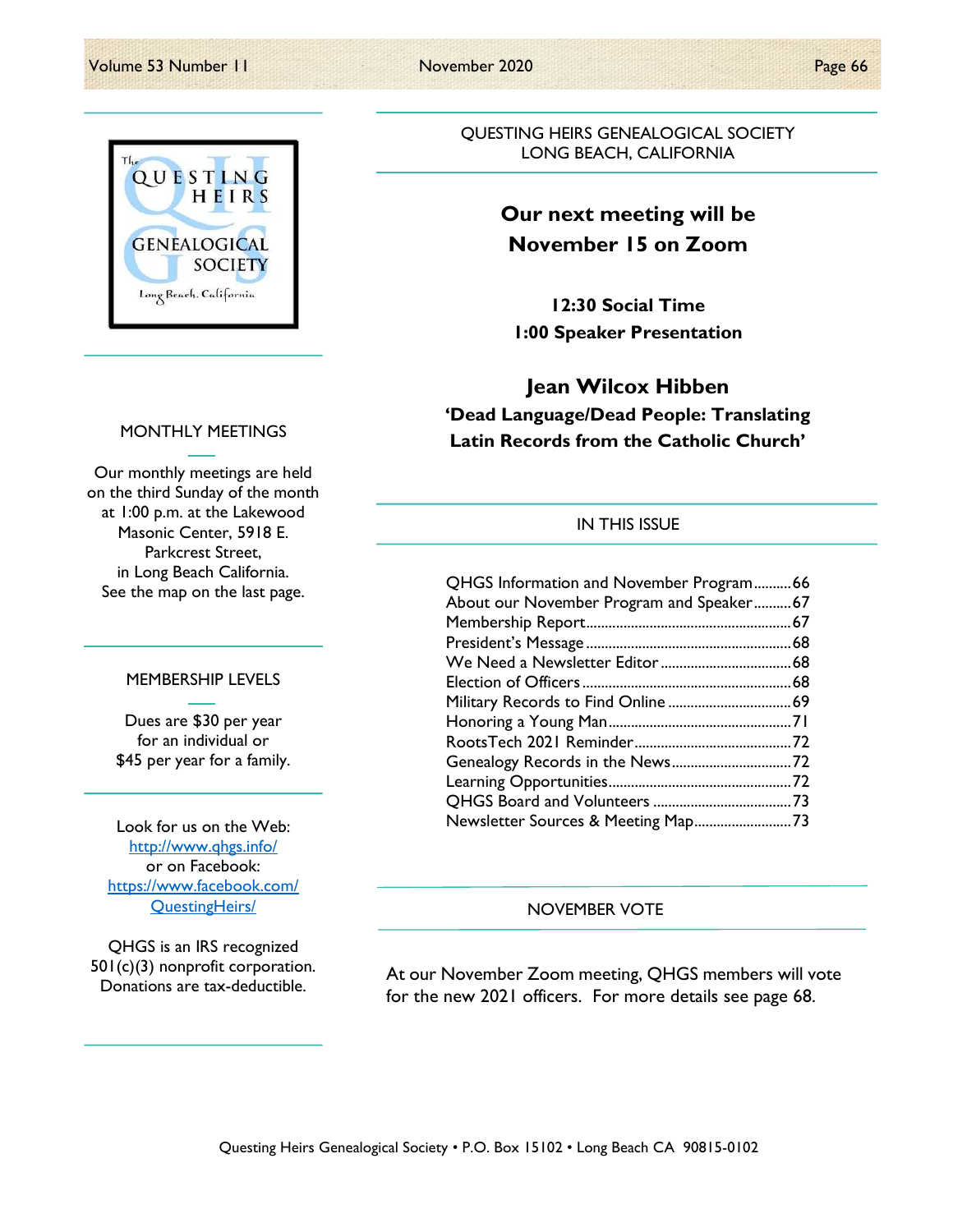## • Our November Presenter – Jean Wilcox Hibben •



Jean Wilcox Hibben; PhD, MA (DBA Circlemending), has been involved in family research for over 40 years. A former Board Certified genealogist, she is a member of the Daughters of the American Revolution (DAR), the National Genealogical Society (NGS), and is or has been on the following Boards: the California State Genealogical Alliance (now disbanded), the Genealogical Speakers Guild, the International Society of Family History Writers and Editors, the So. Calif. Chapter of the Assoc. of Professional Genealogists (current President and past APG board member), and the Corona Genealogical Society (former president  $\&$  current 1st VP and webmaster). She writes the "Ask Aunty Jeff" column for the Jefferson County, NY,

Genealogical Society Informer and maintains her own website with information about her presentations, CDs, articles, projects, etc.: www.circlemending.org.

Jean is associated with the Corona California Family History Center (former director, current staff trainer); she was the lead researcher for the 2013 Season of the PBS television program Genealogy Roadshow and did research for Follow Your Past, appearing on Travel Channel in 2016. A native of the Chicago suburbs and retired college speech professor, she holds a master's degree in speech communication and doctorate in folklore. Jean is a national speaker known for her entertaining, as well as informative, presentations, and is a frequent writer for various genealogy publications. With Gena Philibert-Ortega and Sara Cochran, they form Genealogy Journeys®, hosting genealogy events and a series of podcasts (launched in 2016), dealing with Social History. Their blog is http://genaandjean.blogspot.com where information on both of these endeavors can be found. A former square dance caller, Jean has been playing guitar for about 50 years, learning a variety of other folk instruments along the way. She sees a connection between family history and music because, in learning about our forebears, we try to piece together the various elements of our ancestors' lives in an effort to create a complete (or as complete as possible) picture of who they were in their homes, families, occupations, religions, and activities. Their musical interests/involvement should be considered part of this whole picture, or circle, of their lives and that is the primary focus of much of Jean's writings.

Jean's philosophy is that "who we are is a compilation of our experiences and associations as well as our biological connections. When we understand our ancestors, we can better understand ourselves. By doing this, we can complete our personal family circles." This connects to her mission statement: "My goal is to assist others in their efforts to connect generations (past to present), completing the family circle."

#### Dead Language/Dead People: Translating Latin Records from the Catholic Church

Latin has been the traditional language used for the records of the Catholic Church. Focusing on records written before the early 1900s, this lecture looks at how to decipher the basic terms and identify the types of records found. Using examples from German Catholic Churches in Germany and the United States, I will help the researcher discover how to find needed information on baptisms, marriages, and deaths. Because the examples come from German research, it is advisable to determine if the prospective audience has origins in that country. Although Latin records are also used in other locales and there is bound to be a relationship between the Latin examples given here and the records found in other areas (Italy, Mexico, etc.), the uniqueness of Gothic German handwriting makes this presentation most helpful for those who are working on records from that country.

### Membership Report

Cynthia Day-Elliott reported that there were 42 participants at the October Zoom meeting.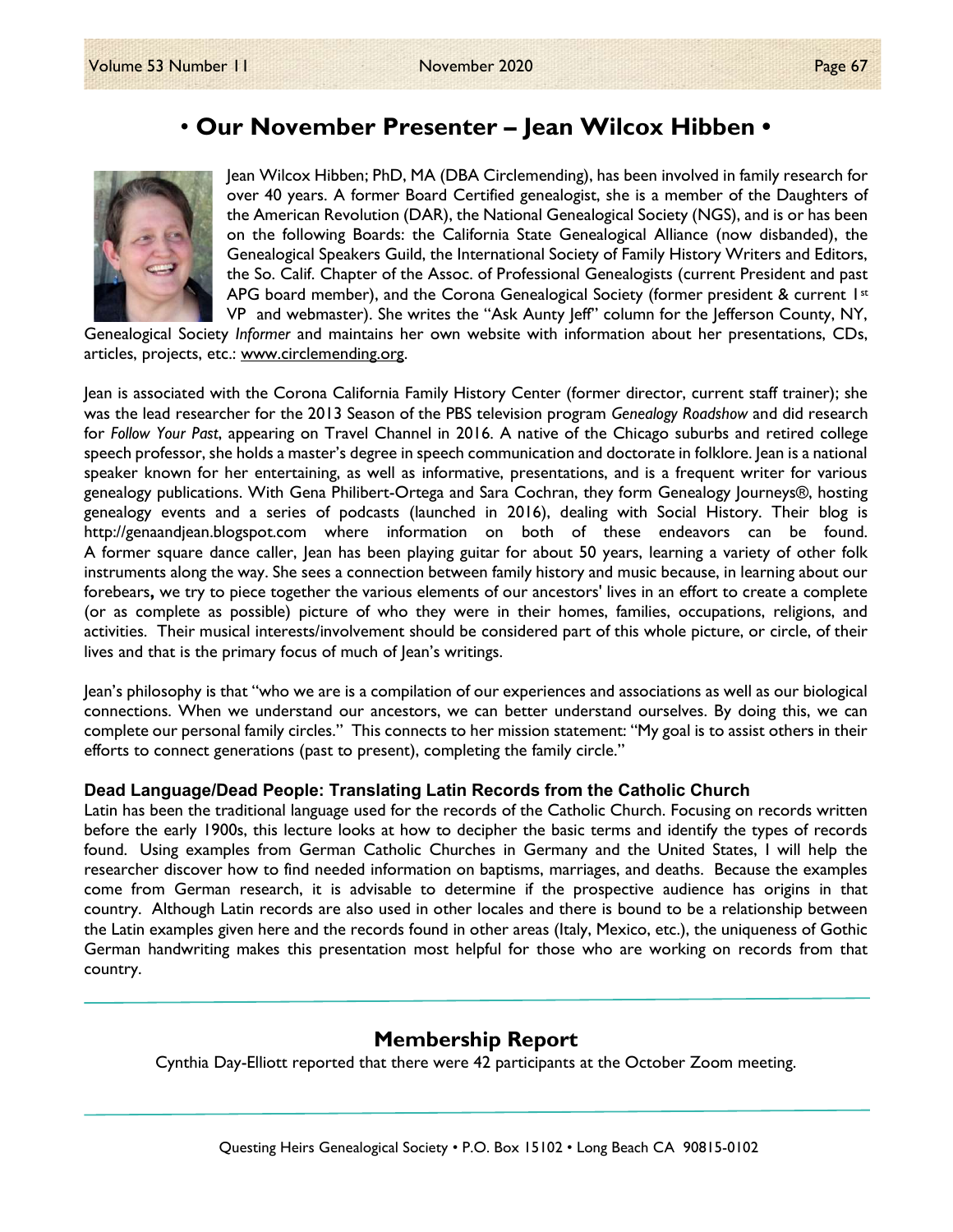## QHGS President's Message

Our Zoom meetings seem to be working well although I miss seeing everyone. We have social time at 12:30 where we can also welcome visitors. I hope to see more of you online in November. Unfortunately, this may be our only way of having meetings until well into 2021.

We still need a member to take over the newsletter duties as lanice's term is up in December. If you are willing to do this, please contact us at questingheirs@gmail.com.

In recognition of Veteran's Day, I would like to take this time to thank the veterans of our society for their service to our country.

If you have any questions, concerns, ideas or suggestions, please let me know. You can find my contact information in the member directory.

Christina "Tina" McKillip



# We Need a Newsletter Editor

Beginning with the January 2021 Issue

We still need to fill the position of newsletter editor beginning with the January 2021 issue. The QHGS Newsletter does not need to be lengthy. It need only contain information about our upcoming speaker and any Questing Heirs announcements. You do not need to write an article each month.

Please email our nominating chair Sandy McDonald by the November meeting if you are interested in this position at questingheirs@gmail.com. Thank you.

## Election of Officers at the November Meeting Nominees for QHGS Board

The bylaws of Questing Heirs Genealogical Society state that a list of nominees shall be published in the November QHGS newsletter and voted upon at the November meeting. The following people have been nominated for office:

| 2nd Vice President - Membership  Melanie Heath (2021-2022) |  |
|------------------------------------------------------------|--|
|                                                            |  |
|                                                            |  |
|                                                            |  |
|                                                            |  |

We are still accepting nominations for the Director of the Newsletter. Barbara Cooper and Cynthia Day-Elliott have expressed an interest in the digital archive project.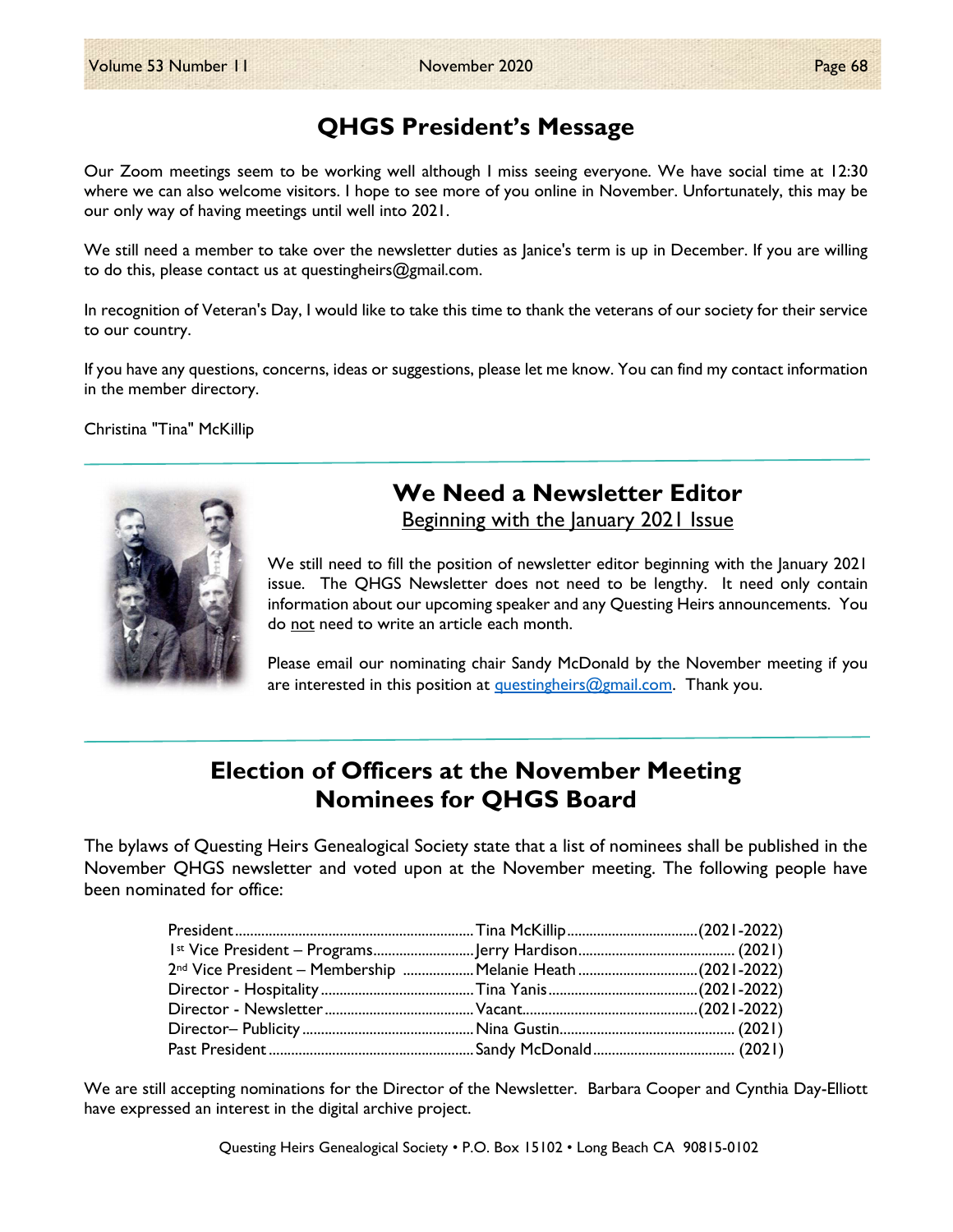### Military Records to Find Online

We celebrate Veterans Day in November and it reminds us of our ancestors who served in the military. Veteran's records can be found in many forms. There are traditional military records and mentions of military service in other online databases. This article discusses just a few places you might want to search. You will see evidence of military service or training, current residence, birth information, family relationships, details of their unit's service much more.

|         |                                                               |      |                 | <b>HARTER</b>                          | <b>But If you</b>                  |                                    |                |
|---------|---------------------------------------------------------------|------|-----------------|----------------------------------------|------------------------------------|------------------------------------|----------------|
| all and | <b>HAR</b>                                                    |      |                 | <b>All, Solt a Newsa Groupe Book a</b> | <b>Peace by ten Torms</b>          | <b>Pullacio accidente economic</b> | <b>BYBLESS</b> |
|         | well as the der translation the filed burtonte Ras Remargance |      |                 |                                        |                                    |                                    |                |
|         | educate toni de - Terrier                                     |      |                 |                                        | Les humans                         |                                    |                |
|         | Shee Sater                                                    |      | $55 - 1$        | Carpe Single Shows                     |                                    |                                    |                |
|         | . Beth Street                                                 |      | $\sim$          | Sugar                                  | Las, Indiana                       |                                    |                |
|         | Silver Sheelow 30 -                                           |      |                 |                                        | mourse Red Sudance                 |                                    |                |
|         | · antal Control                                               | V.   | a.              | Zarange                                | Sure Atlantichmine                 |                                    |                |
|         | 1 Sergen Bayment 2 24 " Rostant I'm Subsem                    |      |                 |                                        |                                    |                                    |                |
|         | · Rose Maiora                                                 | 14   | <b>Contract</b> | Same Car Indiana                       |                                    |                                    |                |
|         | · Reed William G. 28                                          |      |                 | Baromin where traceling                |                                    |                                    |                |
|         | 10 Billardson Millian II                                      |      |                 | Benite Sail Supranne                   |                                    |                                    |                |
|         | a Pintuden Leonard 20 .                                       |      |                 | France Sight Proposit                  |                                    |                                    |                |
|         | a Reed Williams 15 - Elizabeth Light Slevens                  |      |                 |                                        |                                    |                                    |                |
|         | William Same to                                               |      |                 |                                        | James Loyle Sadsonne               |                                    |                |
|         | in Riley Joseph 26 1.                                         |      |                 |                                        | Tamer Mar Indiana                  |                                    |                |
|         | William Sile Course B. L.F.                                   |      |                 | Carmer                                 | Sight dyles are                    |                                    |                |
|         | Margin School                                                 | ASC. | w               | Parmitt                                | <b><i>Colora Extentionisms</i></b> |                                    |                |
|         | of River last                                                 |      | ×.              | Farmer                                 | Jacob Ladieure                     |                                    |                |
|         | a Supell Samuel 1.                                            |      |                 | Farmer                                 | The Suiteness                      |                                    |                |
|         | 10 Secondles Calment 35                                       |      |                 |                                        | Bernier Smith Summer               | Minister To Conde                  |                |
| tini.   | a Redyinary Damitt 25 . Browse                                |      |                 |                                        | Bar Michause                       |                                    |                |

'U.S. Civil War Draft Registrations Records, 1863-1865,' digital image, Ancestry.com (http://www.ancestry.com; accessed 22 October 2020), entry for Samuel P. Russell in list for 5<sup>th</sup> Congressional District, Class I: Randolph, Delaware, Henry, Union and Fayette, Indiana (June 1863).

A CMSR is a compiled military service record. It is often called a jacket and contains information about a person's military service from the Revolutionary War through the Philippine Insurrection. This collection contains primarily For examples of those records, go to https://www.archives.gov/research/military/army/compiled-military-servicerecords. For people who served in the regular army, the war department did not compile their service records. If they were enlisted, you might look at the collection of enlistment papers 1798-1894.

Check pension records for the Revolutionary War, War of 1812 or Civil War. Not everyone who served in the military between 1775 and 1865 received a pension. From those pension records, what will you find? If you find the correct service records, you might find bounty land warrants that were granted, pension ledgers, vouchers, last payment, affidavits of other soldiers, relatives and neighbors. There were no bounty land grants after 1855. But Union veterans of the Civil War received special homestead rights in 1870 through an amendment to the 1862 Homestead Act.

After the Revolutionary War, the U.S. government was cash poor but land rich. Prior to 1818, veterans of the continental army and state militia might have been paid with bounty land grants rather than pension payments. Bounty land records of the Revolutionary War and the War of 1812 have been combined with pension files. You can also look at the file of disapproved applications based on Revolutionary War service. Those records are alphabetical but unindexed.

Civil War records tend to be the largest records. Each volunteer soldier has a CMSR for each unit they served in. After the Civil War, each Southern state issued its own pension laws and retained its own records. You cannot get those records from NARA. There are also records of each company known as a record of events. Each may be different and some may even have day-by-day narrative the activities of the company.

Using the age of your ancestor, determine possible military service using a timeline. Look at the span of years that they might have served in the military and you'll know where to search for records. See the 'timeline of United States military operations' page in Wikipedia for the dates of wars and other conflicts at https://en.wikipedia.org/wiki/Timeline\_of\_United\_States\_military\_operations

Have you looked at Federal census records for clues? The 1910 and 1930 census records each had a question about prior military service. In 1910 the question was 'Is the person a survivor of the Union or Confederate Army or Navy?'. The 1930 census included the question 'Whether the person is a veteran of the U.S. military or naval forces mobilized for any war or expedition?'.

Look at military records using online subscription and free databases. I found the unit an ancestor was in during the Civil War and by drilling down, could see the history of that regiment. One of my third great grandfathers was in a Confederate regiment. He was living in Marion, Mississippi and was a 29 farmer with four children at the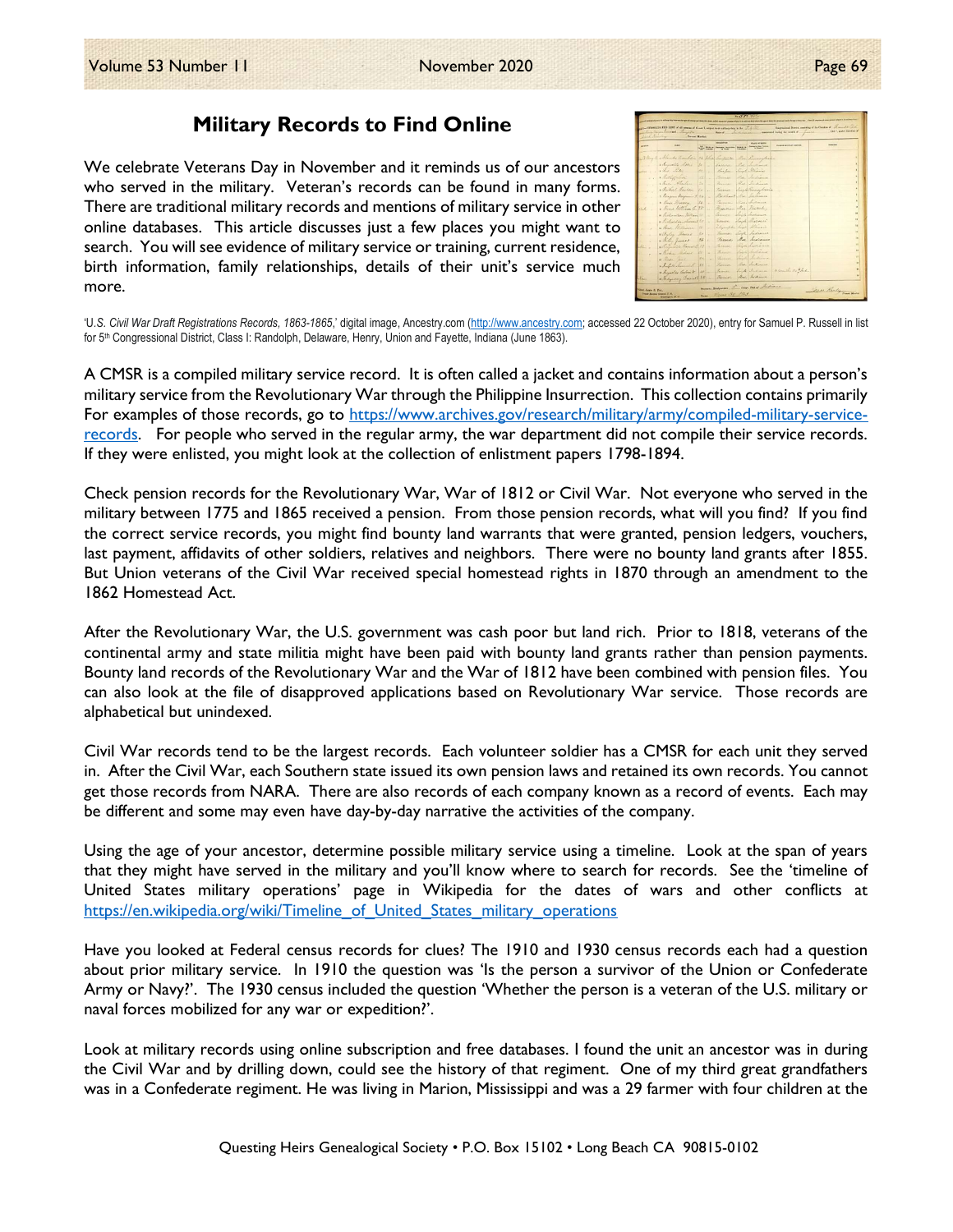beginning of his service. He served in the  $7^{\text{th}}$  Infantry Regiment from Mississippi and the muster date was 9 April 1865. If you find the military record for you ancestor, click the link on Ancestry.com titled 'learn more about this regiment', I drilled down and found the following battles his unit fought in:

| 6 Apr 1862 at Shiloh, TN        | 28 Jul 1864 at Atlanta, GA  |
|---------------------------------|-----------------------------|
| 14 Sep 1862 at Munfordville, KY | I Aug 1864 at Atlanta, GA   |
| 4 Jul 1863                      | 31 Aug 1864 at Atlanta, GA  |
| 19 Sep 1863 at Chickamauga, GA  | 30 Nov 1864 at Franklin, TN |
| 14 Jul 1864 at Harrisburg, MS   | Dec 1864 at Nashville, TN   |

Have you looked for obituaries, newspaper articles and cemetery records? These may contain information about military service. Even if you family member did not serve in the military, there may be a registration record for them for the Civil War, WWI or WWII. Draft registration records will include date and place of birth, occupation and employer and information about your ancestor's FAN club.

I hope that you will be able to add additional military service facts about an ancestor on your family tree!

## Examples of a Variety of Records You Can Find Online

| War           | <b>Source Record</b>        | <b>Information</b>                                                  |
|---------------|-----------------------------|---------------------------------------------------------------------|
| Revolutionary | Fold 3 Revolutionary        | James Miller's 27-page file has a wealth of information about his   |
| War           | War Pension                 | service, death and widow.                                           |
| Revolutionary | <b>DAR Ancestor Search</b>  | In John Kays' record, we find his dates of birth and death, his     |
| War           |                             | wife's name, and service information.                               |
| War of 1812   | War of 1812 Pension &       | Eli Baldwin's 30-page file Survivor's Pension Claim for his widow   |
|               | <b>Bounty Land Warrant</b>  | Elizabeth Webber Baldwin. Among other facts we learn that his       |
|               | <b>Application Files</b>    | service was with Capt. M. in Hotchkiss, Connecticut.                |
| Civil War     | Civil War Draft             | Samuel P. Russell: He born about 1840 in Indiana, and the record    |
|               | <b>Registration Records</b> | lists his current residence as Bucklin, Henry Co., Indiana, that he |
|               |                             | was married, and his I classification.                              |
| Civil War     | U.S. National Homes for     | Thomas Garrity: This record collection on Ancestry is it rich       |
|               | <b>Disabled Volunteer</b>   | with information. It has separate sections for the veteran's        |
|               | Soldiers, 1866-1938         | military, domestic, home history and general remarks                |
| WW1           | <b>US Army Transport</b>    | John Cooper departed St. Nazaire, France 4 Jan 1919 on the ship     |
|               | Service, Passenger Lists    | Huron. He was a Corporal with the 2HMORS unit, connected to         |
|               | 1910-1939                   | the Second Heavy Mobile Ordnance Service Shop.                      |
| WW1           | Obituary                    | John Cooper's obituary mentions that he was a member of the         |
|               |                             | American Legion Post 16 confirming service. (His official military  |
|               |                             | records burned in the 1973 fire at the NPRC in St. Louis.)          |
| WW II         | Newspapers.com              | Announcement of Engagement. This newspaper article lists the        |
|               |                             | names of family members. The groom was a midshipman in the          |
|               |                             | US Navy and would graduate 31 September 1942 in Chicago, IL.        |
| WW II         | Veteran's Affairs BIRLS     | Eugene Russell. This record contains the branch of military,        |
|               | Death File on Fold3         | service dates, birth/death dates and conflict period.               |
| Korea         | <b>NARA Korean War</b>      | For each military person listed you can see their branch, grade,    |
|               | Casualty File2/13/1950-     | date of causality, state and county of residence and other          |
|               | 12/31/1952                  | information. In the case of Lt. Smith, it notes that he was         |
|               |                             | seriously wounded in action by a missile on 24 March 1951 and       |
|               |                             | returned to service. First Lt. Smith was a field communications     |
|               |                             | chief in the 3 <sup>rd</sup> Infantry Division                      |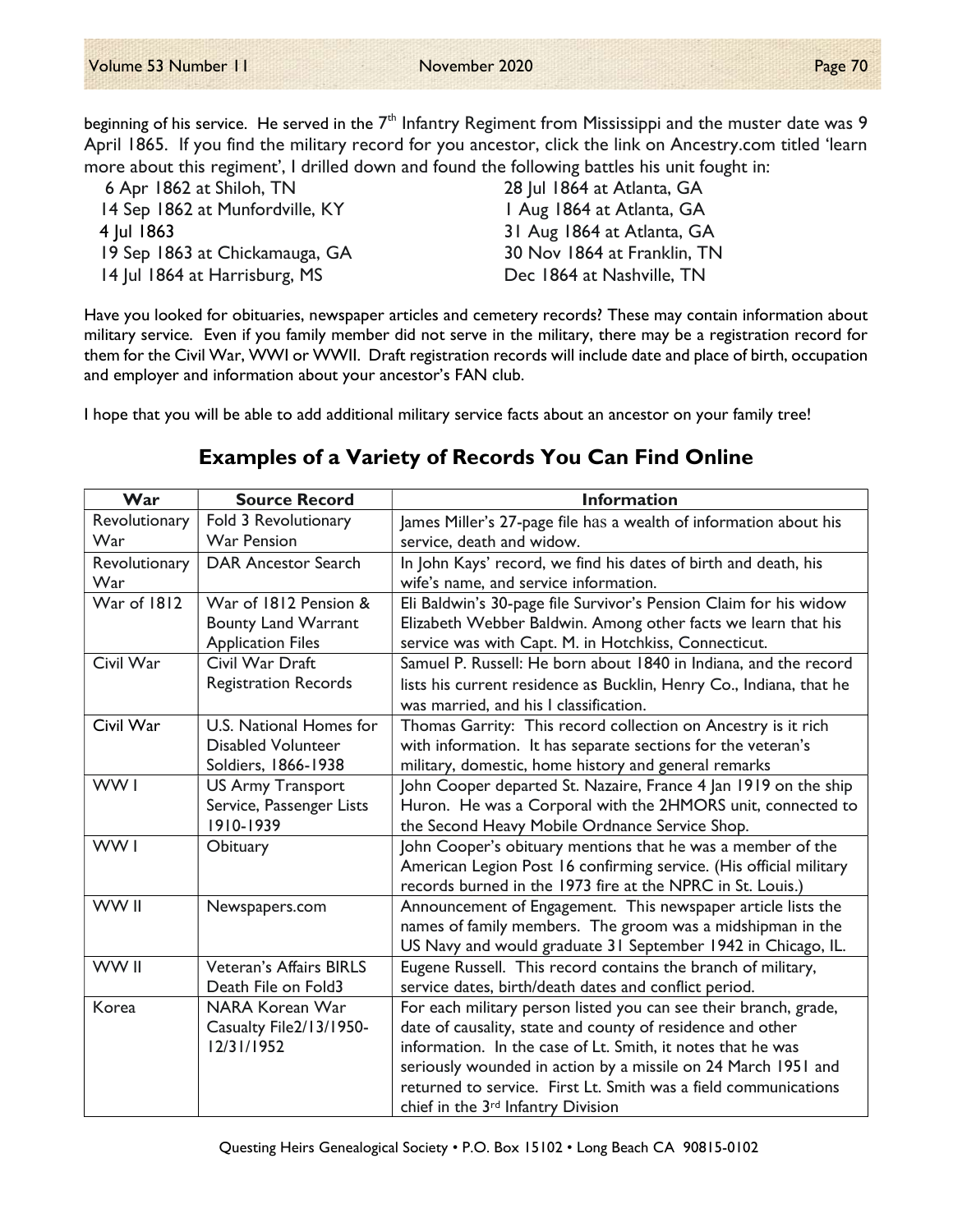## Excellent Online Resources for Military Records

- $\checkmark$  An Overview of Records at the National Archives Relating to Military Service at https://www.archives.gov/publications/prologue/2002/fall/military-records-overview.html
- $\checkmark$  DAR Genealogy Research at https://services.dar.org/Public/DAR\_Research/search/ or search the U.S. Sons of the American Revolution Membership Applications on Ancestry.
- $\checkmark$  Draft Records by Conflict at https://www.familysearch.org/wiki/en/United States Military Draft or Conscription Records
- $\checkmark$  Free War Service Reference Guide Download at https://www.familytreemagazine.com/freebie/free-warservice-reference-guide/
- $\checkmark$  Military Classifications for Draftees at https://www.swarthmore.edu/library/peace/conscientiousobjection/MilitaryClassifications.htm
- $\checkmark$  Military Records Online World War I Service Databases at https://www.theworldwar.org/learn/research-center/state-military-records
- National Cemetery Administration nationwide gravesite locator at https://gravelocator.cem.va.gov/
- $\checkmark$  Online Military Indexes and Records USA, A Genealogy Guide at https://www.militaryindexes.com/ U.S. Military Records Class Handout at

https://www.familysearch.org/wiki/en/U.S. Military Records Class Handout

- U.S. National Homes for Disabled Volunteer Soldiers, 1866-1938 on www.ancestry.com
- $\checkmark$  United States Military Online Genealogy Records on at https://www.familysearch.org/wiki/en/United\_States\_Military\_Online\_Genealogy\_Records
- Veterans' Services Records on National Archives at https://www.archives.gov/veterans/military-servicerecords

## Honoring a Young Man Who Was a WWI Casualty of War

An Article by Tina McKillip

Back in the 1990's, I would purchase old photos and other items that were sitting in antique stores or worse -

our local outdoor antique swap meet. If the photo had a name and place and hopefully a date, I tried reuniting the lost item to an interested descendant.

This was before the Internet existed so I would write to the local genealogical society. Post Internet, I would bring the items out of my file cabinet every year or two to see if someone had an Ancestry tree with this person in it.

After reading Janice Miller's article last month about being inspired by me to do the same with items she had collected, I was now inspired by her to recheck my items and hopefully get them reunited or better - listed on Find-A-Grave for all to see.

One that has bothered me for years is of John F. REMIG. I acquired this photo in the frame with the attached news article. I have tried multiple times to locate Mr. REMIG



without success. Oddly I couldn't find anything to indicate his service or death in the military records.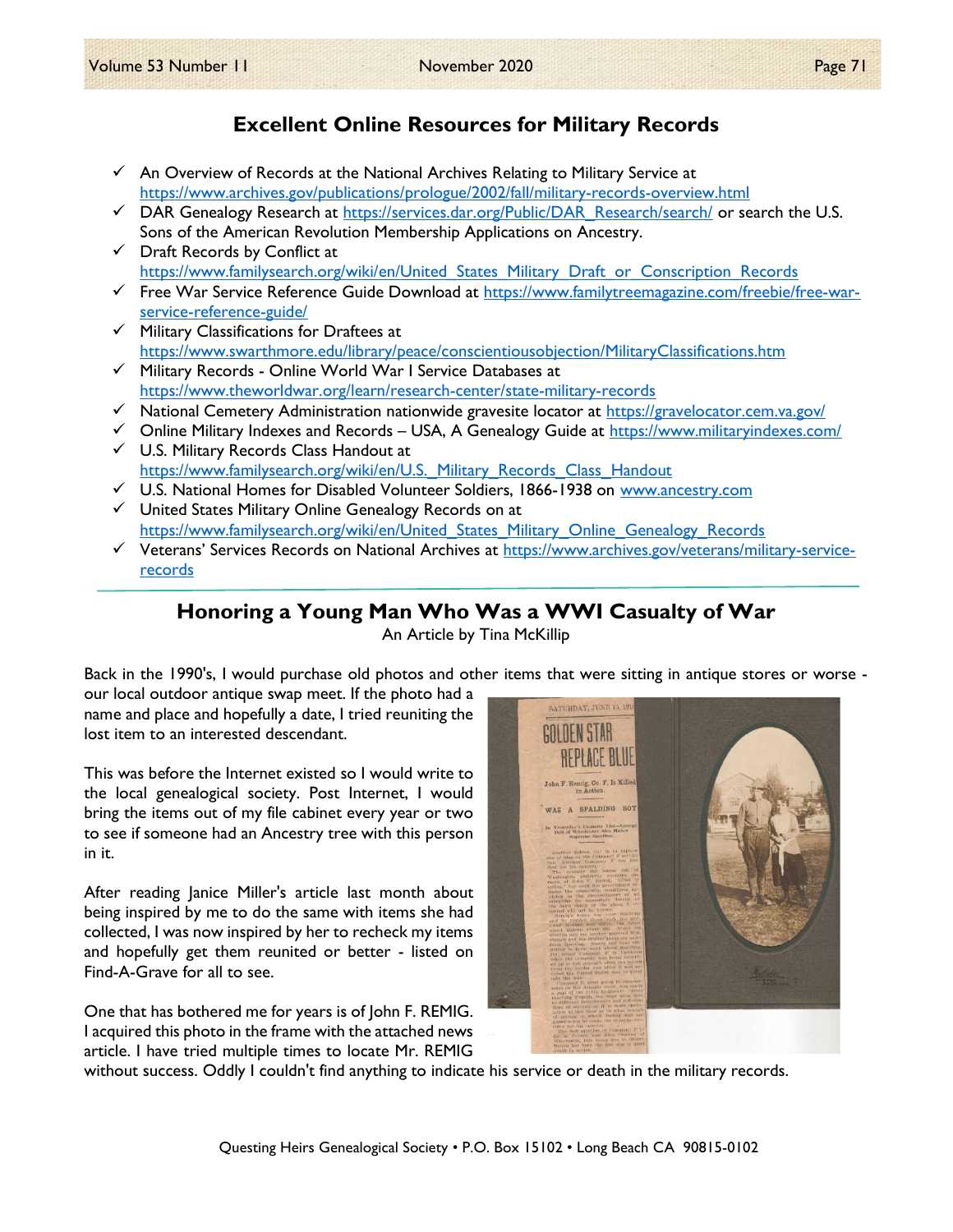After reading the article, I found his mother was listed as having married Mr. STREICH about six months before John was killed. The photo was taken in Lewiston, Idaho, so I started there on Ancestry to search for whom Mr. STREICH married.

Mr. Wilhelm STREICH married May KEMIG. The surname is KEMIG and not REMIG. With the corrected surname, I was able to see that someone had made a memorial for him on Find-A-Grave. I scanned and posted this photo and article so now anyone can enjoy. Since he died so young, I do not believe he married so most likely no direct descendant. Now that it is online, I will see if I can find his sister whom I believe is in the photo with him.

Thank you John F. KEMIG for your service to our country.

## RootsTech 2021 Reminder

Join us at RootsTech 2021. It will be held online February 25-27, 2021. We will miss our annual trek to Salt Lake City next year but will still be able to tune from home online to see fabulous speakers and presentations. For more information and to register see 'Introducing RootsTech Connect: A Free Online Conference Experience' go to https://www.rootstech.org/?lang=eng

## Genealogy Records in the News

- Please read more about 'Reclaim the Records' at  $\frac{h_\text{t}}{h_\text{t}}$  https://www.reclaimtherecords.org/. They help to keep genealogy records in the public domain that may have been wrongly restricted by government agencies. You might consider making a donation to their organization.
- $\checkmark$  'Heads up on NYC records access!' on The Legal Genealogy blog by Judy Russell https://www.legalgenealogist.com/2020/10/07/heads-up-on-nyc-records-access/
- $\checkmark$  'Washington State Marriage, Divorce, and Death Indices, c. 1907-2017' on the web site Reclaim the Records at https://www.reclaimtherecords.org/records-request/23/
- $\checkmark$  'A spotlight on Reclaim the Records' at https://blog.myheritage.com/2020/03/a-spotlight-on-reclaim-therecords/

## • Learning Opportunities •

#### FamilySearch Webinars

- $\checkmark$  Nov 9: 'Latin Handwriting Seminar, Day I'
- $\checkmark$  Nov 16: 'Skimming the Surface: A look into Quebec Notarial Records'
- Nov 30: 'Scotland's Lost: Researching Non-Church of Scotland Ancestry'
- $\checkmark$  Nov 30: 'Scotland Probate Records'

For More information see https://www.familysearch.org/wiki/en/Family\_History\_Library\_Classes\_and\_Webinars